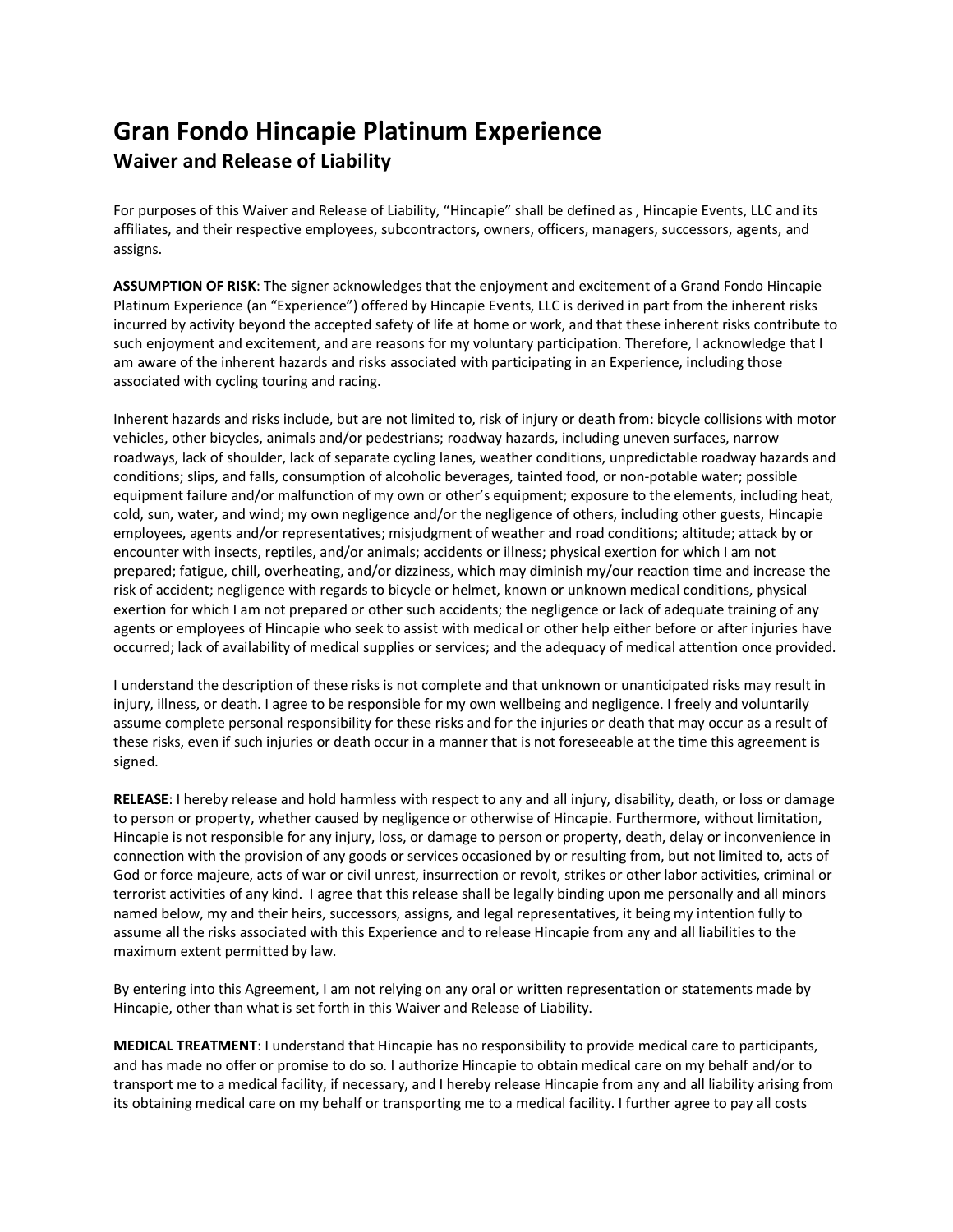associated with such care or transportation. Without limiting any of the foregoing, I expressly waive any claim that I or anyone on my behalf may bring against Hincapie with regard to medical care and the provision or failure to provide such care.

I**NSURANCE**: I understand that Hincapie does not carry or maintain health, medical, or disability insurance coverage for any participant, except as set forth in the Terms | Conditions. Each participant is expected and encouraged to obtain his or her own liability and medical or health insurance coverage.

**INDEMNIFICATION**: I agree to indemnify Hincapie from any and all claims made against it based on my actions, omissions, and/or my breach of the Terms | Conditions.

**CHOICE OF LAW/VENUE SELECTION - DISPUTES**: I agree that any dispute concerning, relating, or referring to the Terms | Conditions, this Waiver and Release of Liability, or any other literature concerning my Experience (a "Dispute") shall be resolved exclusively in a court of competent jurisdiction in Greenville, South Carolina. Such proceedings will be governed by South Carolina law. The parties understand and agree that all claims must be brought within six months following the completion of the Experience. All claims brought more than six months after the completion of the Experience are forever waived and cannot be pursued in another forum.

THE PARTIES HEREBY WAIVE ANY RIGHT TO TRIAL BY JURY IN ANY PROCEEDING ARISING OUT OF OR RELATING TO A DISPUTE, WHETHER NOW EXISTING OR HEREAFTER ARISING, AND WHETHER SOUNDING IN CONTRACT, TORT OR OTHERWISE. ANY SUCH PROCEEDING SHALL INSTEAD BE TRIED IN A COURT OF COMPETENT JURISDICTION BY A JUDGE SITTING WITHOUT A JURY.

**PUBLICITY WAIVER, CONSENT AND ASSIGNMENT**: I understand that Hincapie reserves the right to take photographic or other images or records of my Experience, and I hereby agree that Hincapie may use any such images or records for promotional and/or commercial purposes, or approve such use by third parties with whom Hincapie may engage, without any remuneration to me. I hereby consent to the use of my name, image, and/or likeness in connection with such photographic or other images in any territory, through any medium, and for any purpose and waive all claims to compensation therefor. I hereby assign all right, title, and interest I may have in or to any and all media in which my name, image and/or likeness might be used by Hincapie.

**CONDUCT**: I understand that Hincapie reserves the right to refuse as an Experience participant or remove from an Experience any person, including those it judges to be incapable of meeting the physical rigors and requirements of participating in the Experience, those it determines might detract from the enjoyment of the Experience by others, or those who have engaged in conduct during such Experience that is disruptive, unlawful, or otherwise unsuitable. I agree to follow all written and verbal rules of safety presented to me by Hincapie including the requirement of wearing a helmet.

**KNOWING AND VOLUNTARY EXECUTION**: I have carefully read and fully understand the contents and legal ramifications of this Waiver and Release of Liability. I understand that this is a legally binding and enforceable contract and sign it of my own free will. I agree that if any portion is found to be void or unenforceable, the remaining portions shall remain in full force and effect. No additions, deletions or changes can be made to the release form, and signing it is a requirement for participating in the Experience. If I am a minor, my responsible guardian must sign these documents on my behalf.

[*signatures next page*]